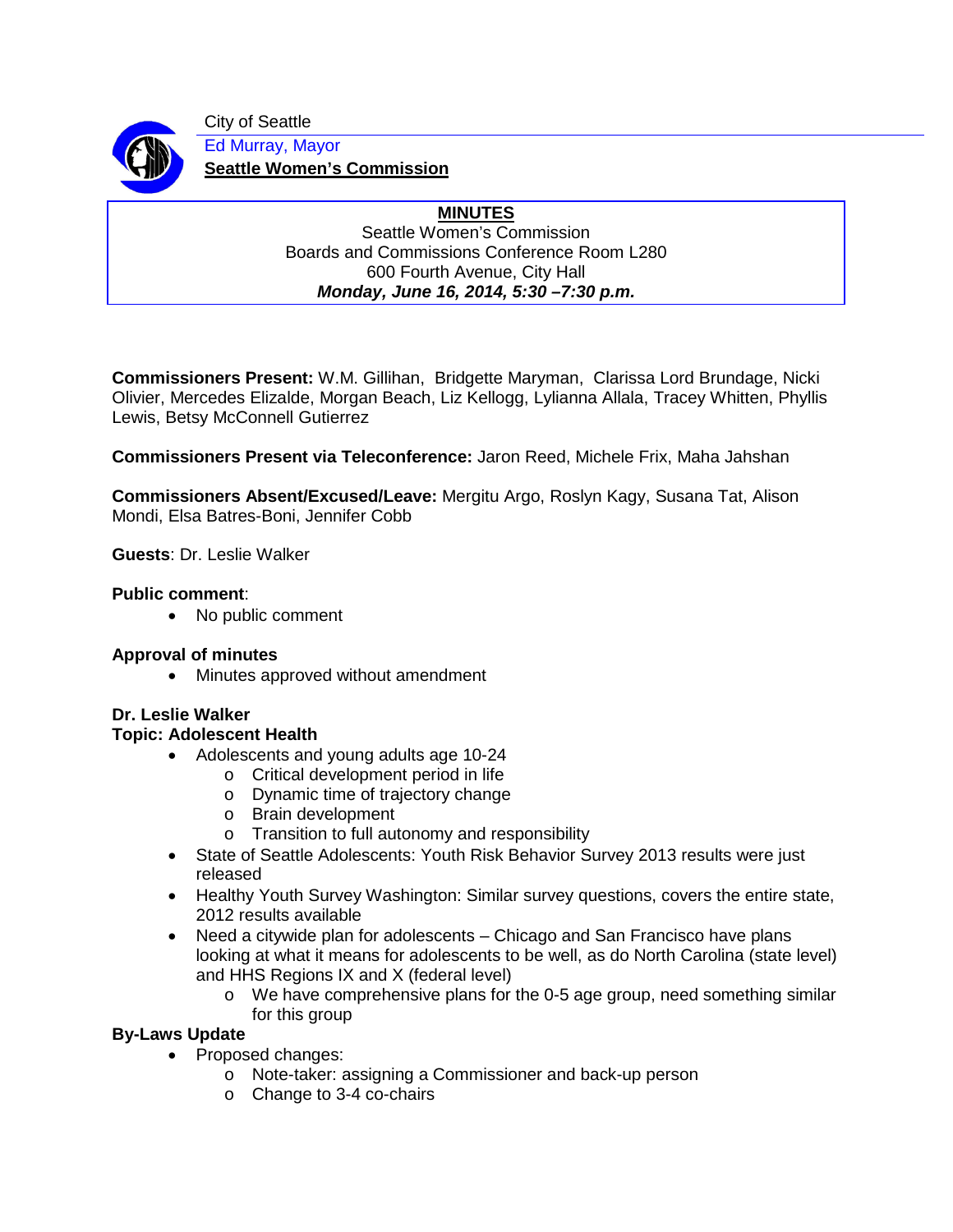- o Adding language specific to social media policies
- o Attendance policy: 5 total absences allowed before asking a Commissioner to reassess commitment to the Commission (getting rid of excused vs unexcused absences)
- o Strengthening the language to say that subcommittee chair doesn't need to be the one to attend the Executive Committee meetings – could be any member of the subcommittee, or someone working on a project related to that subcommittee
- Bridget: We could possibly amend 4.1 in the amended bylaws to say that no more than 4 individuals may serve as Co-Chair and that within a month of the election of any new Co-Chairs, the Co-Chairs will develop a plan for division of labor and communication to be shared with SOCR and the Commission.
- Bridget moves to verbally amend the proposed amended bylaws. Seconded by Morgan. The amendment passes.
- Bridget moves to adopt the amended proposed amendments to the bylaws. Seconded by Morgan. The amendment passes.
- Bridget moves to vote by acclamation to elect Liz, Mercedes, and Michelle as Co-Chairs. Seconded by Morgan. Liz, Mercedes, and Michelle are elected unanimously.

# **Elder Abuse Awareness Day: June 15, 2014 – Bridgette Maryman**

- 1-2 million Americans over 65 have been abused or exploited
- 84% of elder abuse is by a family member
- Can include assault, sexual abuse, neglect, financial exploitation
- Women's issue: the older you are, the more likely you are to be abused. In 2/3 of the King County reports of elder abuse, the victim is a woman
- Moving forward: including elder abuse in our work around domestic violence
- Potential partners to collaborate with: SPD, King County Sheriff's Office, King County Prosecuting Attorney, Aging and Disability Services (Seattle/KC), Senior Services, Adult Protective Services (WA)
- We should monitor the City and County budgets around this going forward the elder population is only going to increase, so the budgets should reflect this.

### **Start by Believing Campaign – Bridgette Maryman**

• Approach to investigating alleged sexual violence: start with a frame of mind of believing – potential to encourage City entities/ UW to adopt this approach. Bridgette will email out a video about this.

### **Pride Parade – Marta Idowu**

- Last meeting will be at noon on June 23 in Marta's office, will pass out t-shirts there
- Parade: June 29, City people will meet at 10 or 11 am on Spring
- Human Rights Commission is also doing a celebration on July 10 5-8pm at the African American Museum of the 50<sup>th</sup> anniversary of the Civil Rights Act of 1964 and would like us to sponsor. Bridgette moves that the Commission sponsor the event. Seconded by Nicki. The motion passes.

### **SOCR Update**

- As of today, SOCR has closed 18 cases in June
- Full Council voted in favor of the Gender Equity proposal
- Recently conducted a listening session along with the Mayor's office to learn more about how the City can be involved in gender equity work moving forward. More listening